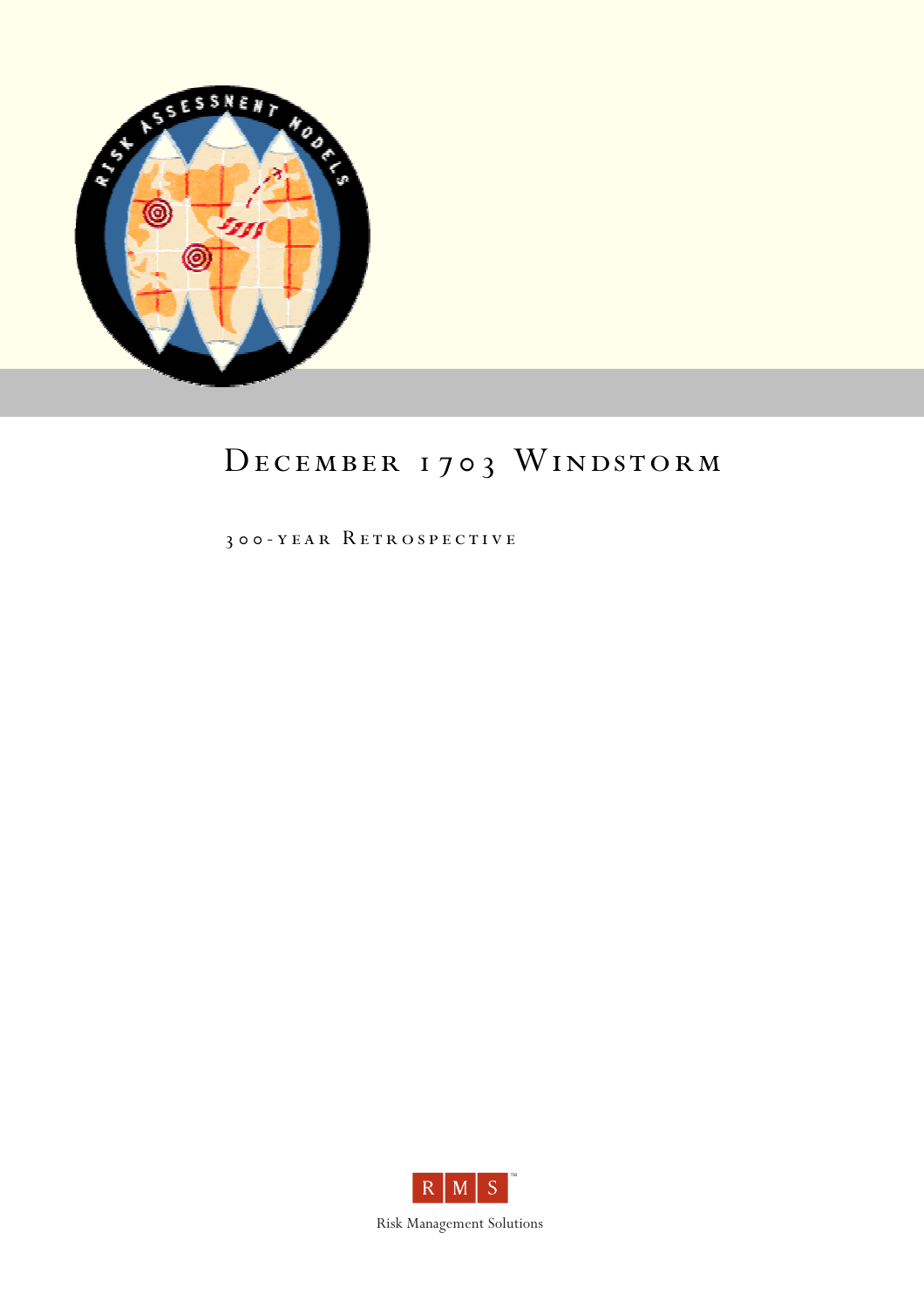## INTRODUCTION

The December 7-8, 1703 Windstorm (November 26-27 on the old calendar still used in England at the time) was the most damaging to have affected the southern part of Britain for at least 500 years. The fame of the storm owes much to the fact that it cut a swathe of damage through London, where a recently imprisoned former tile-manufacturer named Daniel Defoe cut his journalistic teeth by placing a newspaper article soliciting accounts of damage and deliverance that he went on to publish in a book: 'The Storm' (1704).

While Defoe's survey comprises a series of 'snapshots' of the impacts of the storm in towns and villages across southern Britain, the impacts in continental Europe have never been compiled. Continental Europe had already passed onto the modern Gregorian calendar (not introduced into Britain until 1752) and was therefore eleven days ahead of England: where the storm was dated November 26-27. The windfield also extended across the front-line in the long-running War of the Spanish Succession: that pitted France (including what is now Belgium) allied with Spain and Bavaria against Netherlands, with England and most of the German states. Newspapers on the continent were on one or other side in this conflict and colored their accounts of the storm accordingly, damning their enemies' ports to imagined destruction while covering up their own losses.

Available synoptic meteorological information reveals that this was a large deep and fast moving 'daughter' depression, with a central pressure falling to around 950 mb, embedded along the southern flank of an enormous and deep depression centered to the northeast of Scotland, and flanked by a band of high pressure over France. The track of the storm centre passed over the English Midlands across the North Sea into northern Denmark, moving at a steady 45 mph: with the highest winds hitting southwest Wales at 3 am, London at 6 am and Copenhagen around 11 am (on December 8). The preconditions out in the Atlantic during December 7 must have been similar to the 225 mph windspeeds in the jet-stream that pointed towards northern France on Christmas Day 1999, but the jet-stream on December 7, 1703 pointed east-north-east at the coast of Wales, and in place of the two separate daughter depressions 'Lothar' and 'Martin', this was the equivalent of the energy of the two storms rolled into one.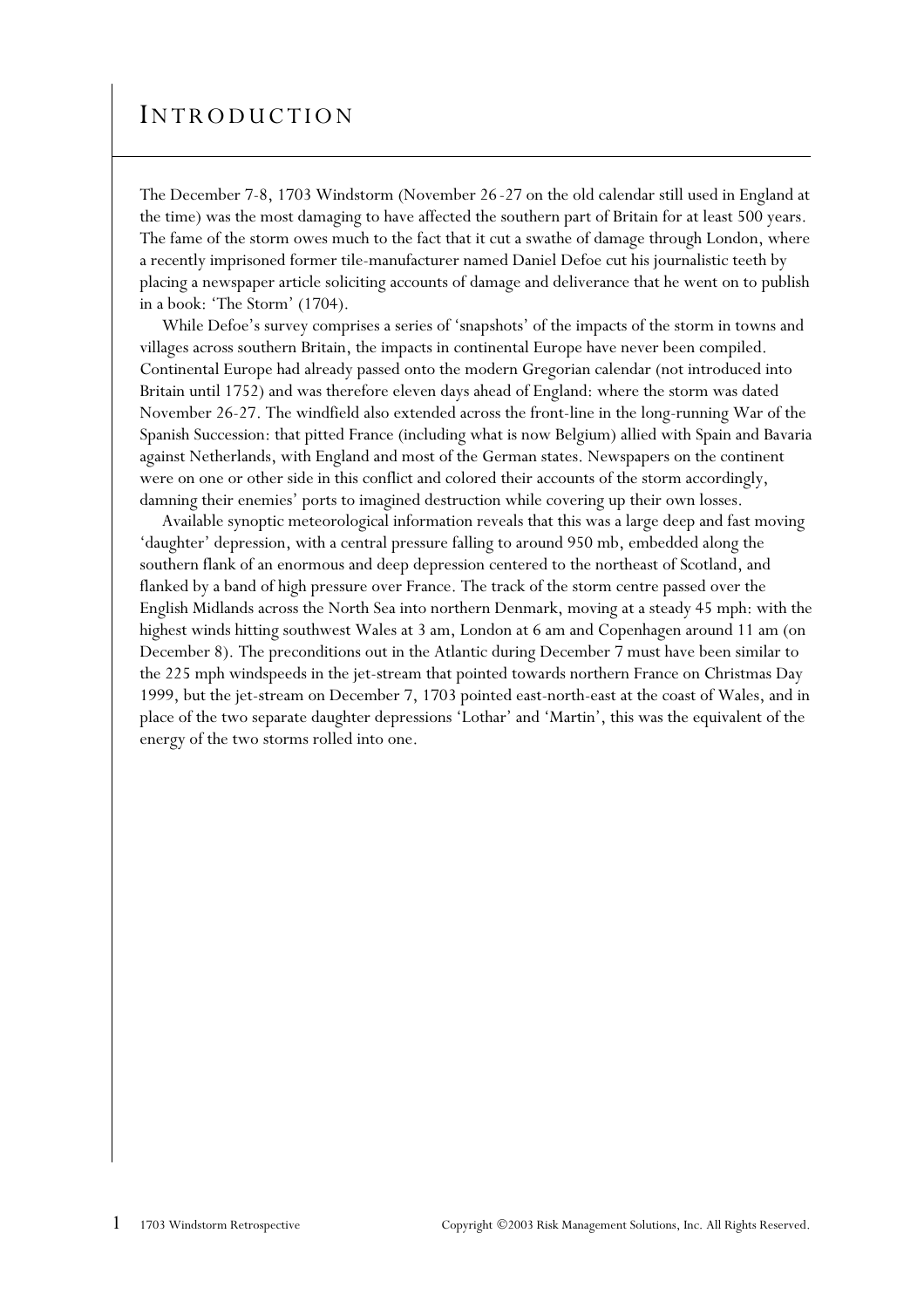#### IMPACTS

The City of London had been entirely rebuilt after the 1666 Great Fire of London, and thatch had been prohibited for use in roofing to reduce the fire hazard. After the storm: 'the streets lay so covered with Tiles and Slates, from the Tops of the Houses, especially in the Out-parts, that the quantity is incredible, and the Houses were so universally stript, that all the Tiles in Fifty Miles round would be able to repair but a small Part of it'. Approximately 2,000 massive stacks of chimneys were blown down in and about London, along with gable ends of Houses, some whole roofs and 16-20 entire houses on the edge of the town.

The level of damage was similar in many towns and villages across southern Britain, with the majority of houses partly or completely stripped of tiles. As in London, a significant number of houses were demolished by the collapse of a central chimney stack. In all more than 800 dwelling houses were blown down, and in the county of Kent there were over 1,000 out-houses and barns destroyed. One hundred churches had the lead sheeting rolled up or blown off their roofs, as well as pinnacles dislodged, windows broken, and in a few cases, steeples collapsed into the remainder of the structure. Of all buildings, the most vulnerable were windmills with more than 400 either toppled and broken, or burnt to the ground after the sails rotated at such speed as to cause the axles and brake to overheat and catch fire. There was widespread destruction of millions of trees in forests, parks and orchards.

On the European continent, local levels of damage in some coastal towns in northern Belgium and Netherlands were almost as intense as those in England. Somewhat lower levels of damage extended into parts of Denmark, including Copenhagen and Aalborg. On the southeast flank of the storm there was a narrow band of more intense damage running 400 km to the northeast from near Dusseldorf all the way to Rostock on the Baltic Coast along which the tallest church spires had been blown down.

 The windstorm drove a major storm surge into the inner Severn Estuary, flooding villages along the northern coast of Somerset as well as the centre of the City of Bristol with its docks and warehouses. Along the English Channel the surge combined with intense wave action and at the village of Brighthelmstone (today's Brighton), the lowermost street of houses was washed away, making 'the very picture of desolation, that it looked as if an enemy had sacked it'.

Although the storm in England occurred entirely at night, when casualty rates are around a quarter of daytime, 123 people were killed on land in England and Wales, due to the collapse of roofs and chimneys. Twenty-one people were killed by falling stacks of chimneys in London, with 200 severely wounded and maimed. At least another 20 died in damage in continental Europe. Around 80 people are known to have drowned in their cottages in the marshland along the Severn estuary, with tens of thousands of sheep and cattle. Even these totals are dwarfed by the estimated 8,000 killed in more than 100 shipwrecks at sea.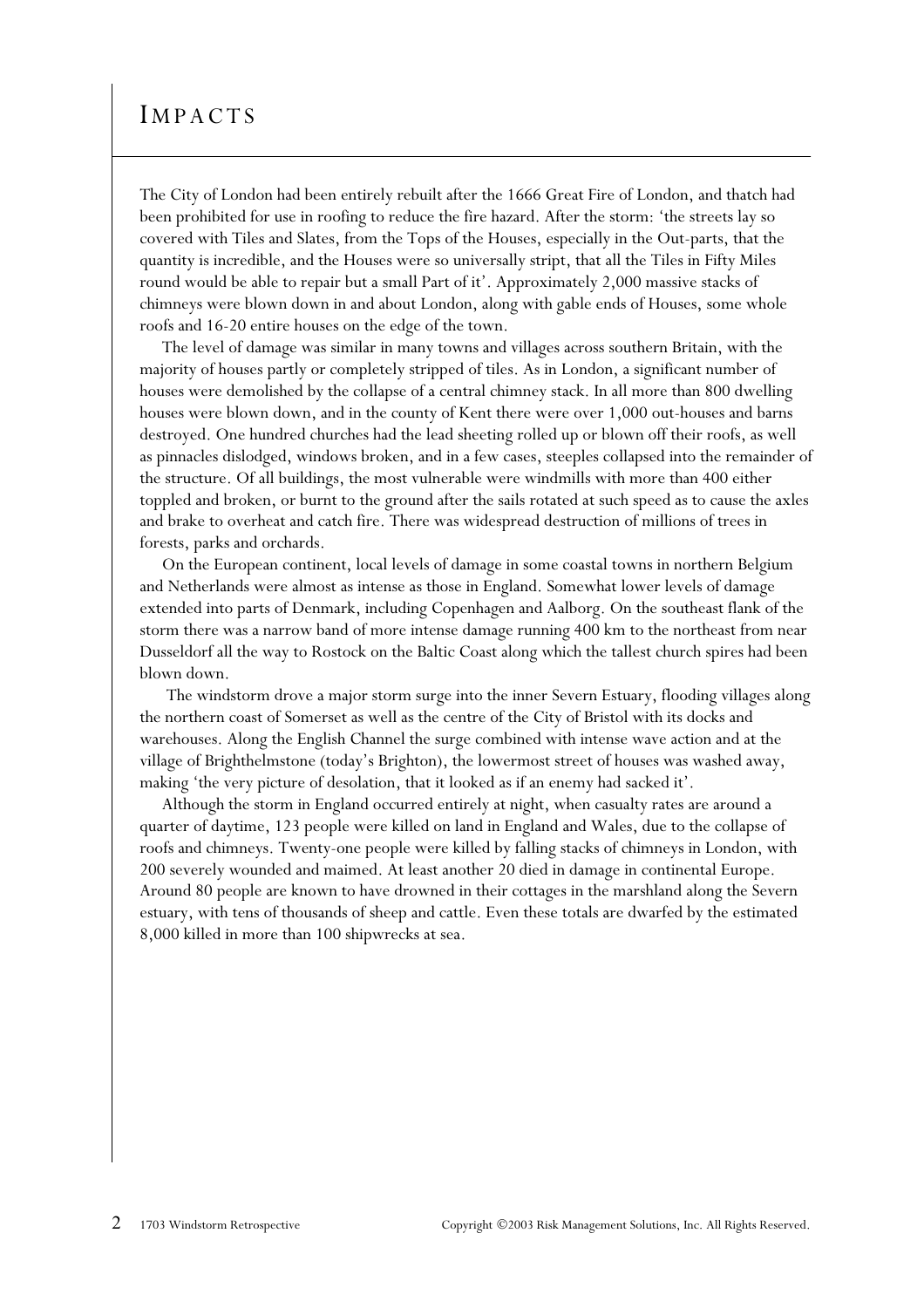## RECONSTRUCTING THE WINDFIELD

Based on studies to relate windspeeds in the October 1987 and December 1999 windstorms to damage levels of comparable buildings such as Medieval churches,  $17<sup>th</sup>$  Century barns and houses as well as trees, RMS has reconstructed the windfield footprint of the 1703 storm. This reconstruction shows that in a series of bands 20-30 km wide and extending over London and Bristol and some surrounding areas, peak windspeeds reached 45-50 m/s (100-110 mph), comparable to those of a Category 2 hurricane. The area in which windspeeds were consistently above 40 m/s (90 mph) was approximately 180 km wide: almost twice the equivalent width of the October 15-16, 1987 and December 26, 1999 Lothar windfields. The edge of this zone of intense winds just clipped the southern coast of SE England, with damage levels reflecting windspeeds of around 70-80 mph across the Isle of Wight and at the town of Hastings.

The bands of extreme windspeeds are typical of a very intense 'sting-jet' extra-tropical cyclone, when dramatic intensification associated with a very high-velocity jet-stream leads to the wrapping of the warm front around the low-pressure centre. The conjunction of the warm and cold dry air to the southwest of the storm centre drives intense slant-wise convection and the creation of a pulsed low-level jet that brings very high windspeeds down to ground level.

The existence of localized low-level jetting is also revealed by some first hand accounts: as at Bruton in Somerset where an observer noted that 'the Wind did not come in a full body at once, but it came in several Gusts as myself have taken Notice … that in half a miles riding, I could not see a tree down, not much hurt to Houses, then again I might for some space see the trees down, and all the houses shattered, and I have taken notice that it ran so all up the Country in such a line as the wind sat.'

The sting-jet has been the subject of much discussion since the joint RMS-Reading University and U.K. Met Office exhibition at the U.K. Royal Society in June 2003. The most intense phase of the storm lasted 6-8 hours as it crossed the landmass of Britain and passed over the southern North Sea. The bigger the storm the longer the sting-jet can be re-supplied by circulating warm air. The band of NE trending damage across Germany appears to have been associated with very intense convective activity along the trailing cold front of the storm.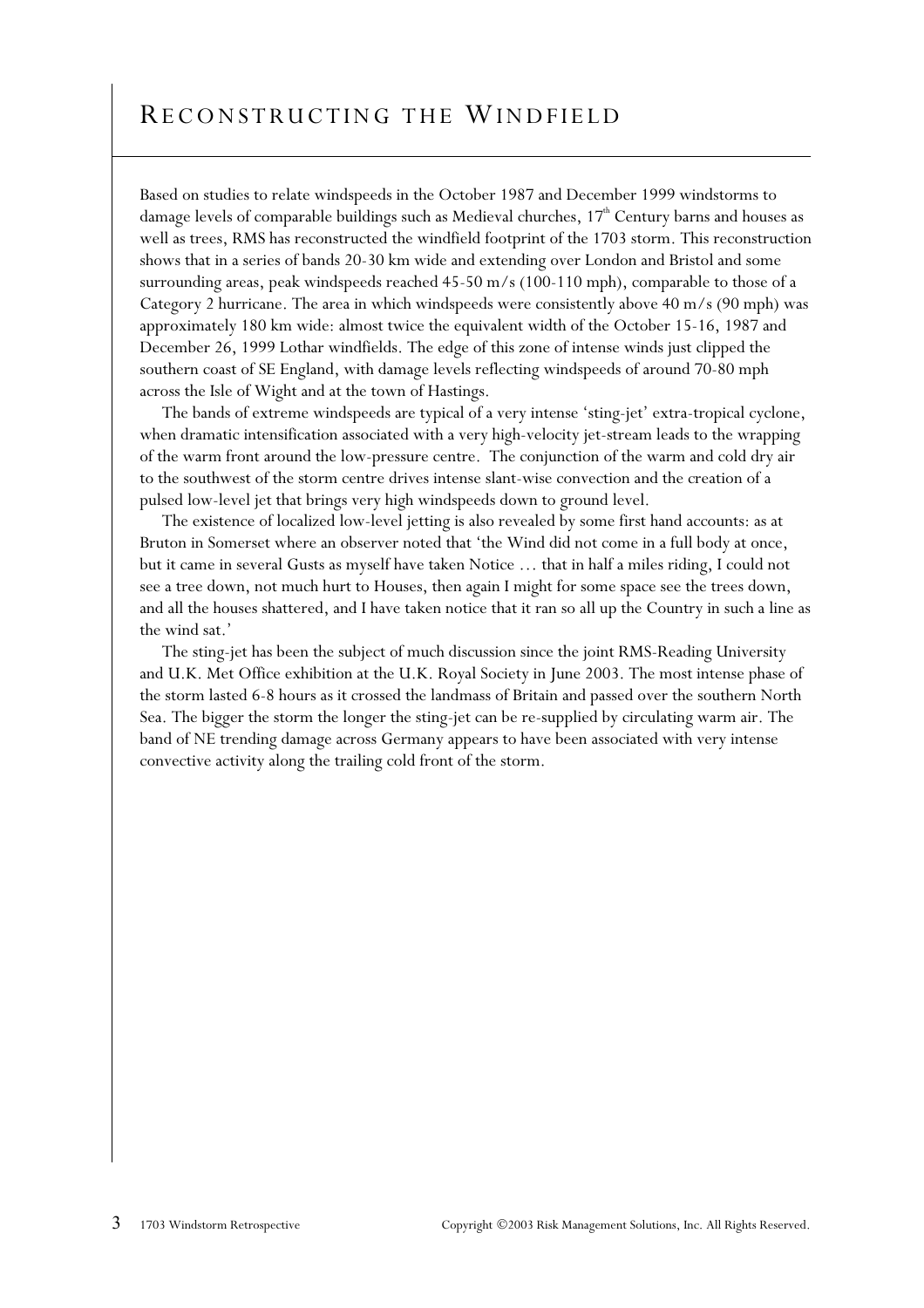

*Windspeeds reconstructed from damage data for the 1703 storm*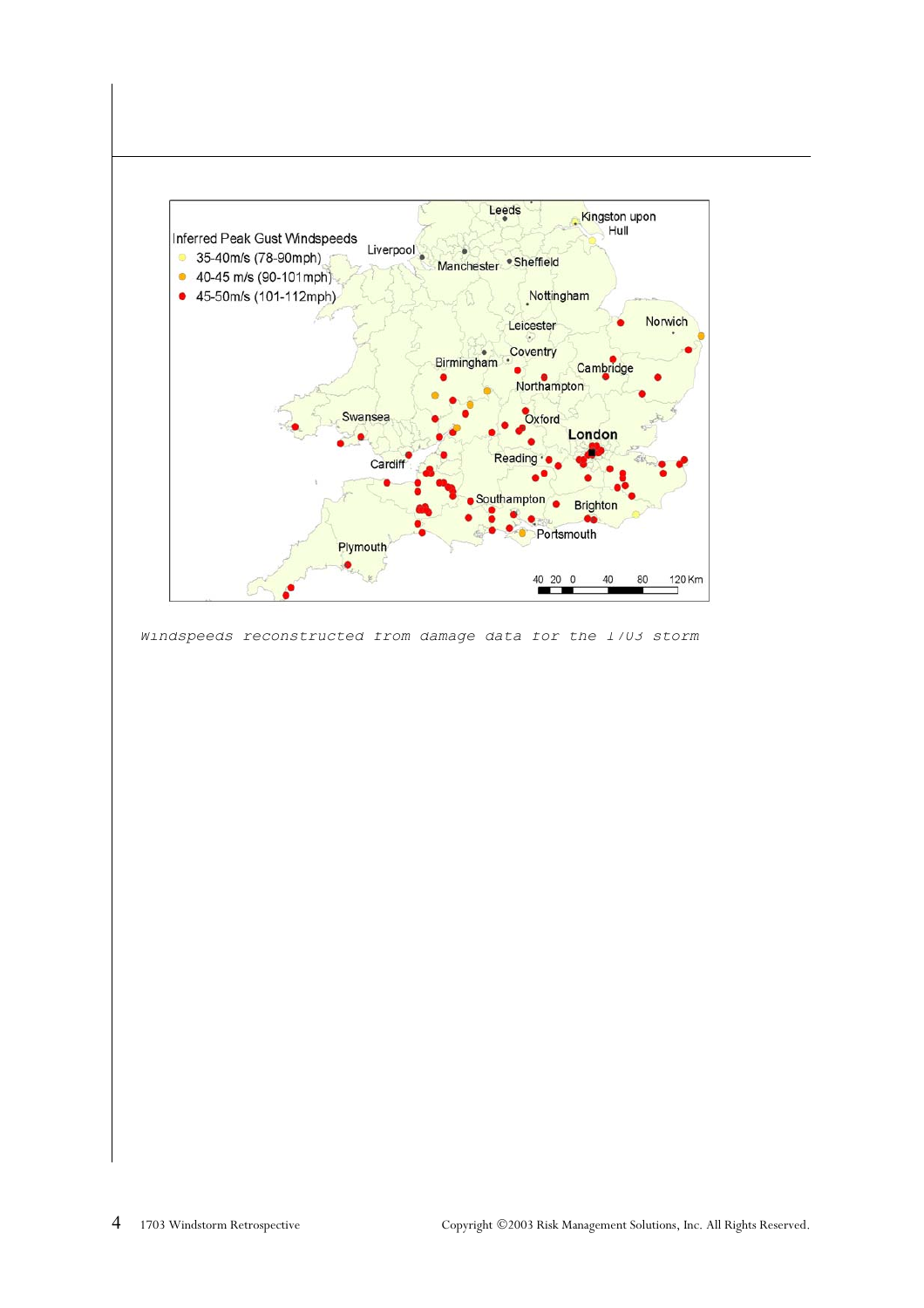## FINANCIAL LOSS

The population of England and Wales in 1700 was 5.84 million, with a large majority living in the southern half of the country. London was by far the largest city with a population of 350,000 to 400,000. Bristol with a population approaching 35,000 was the  $3<sup>rd</sup>$  richest city in England and the greatest port outside London.

At Bristol, the total losses were estimated to be £100,000, equivalent to £3 per person in the city, or about £10 per property, which was the equivalent to 15 to 20 weeks average wages. Total losses in London were estimated to be £2 million. Average property values and roofing costs were lower outside the principal cities so that the average building repairs over the whole of the affected area were £5-£6 per property: representing around £6 million as the total direct damage in the storm: more than the £4 million losses in the Great Fire of London when 14,000 properties and domestic and merchant property were destroyed.

The total value of the building-stock of England and Wales at this time was only around  $\pounds$ 100-150 million, so this represented a very significant national disaster, comparable in its regional impacts to recent catastrophes that have affected developing countries, such as Hurricane Gilbert in Jamaica in 1988. However the damage was evenly distributed among rich and poor alike and having suffered a civil war, plague and famine winters in the previous decades, one Somerset farmer reflected 'our loss in the apple-trees is the greatest; because we shall want Liquor to make our hearts merry'.

The storm provoked a building boom and caused one of the best documented and earliest examples of price gouging. The price of tiles in London rose 400-500%, the cost of building labor increased by 200%, while in the country prices of straw for thatching doubled. Prices started to fall again once it was clear that people were not prepared to pay these premiums, preferring to leave their roofs uncovered, or protecting them with sheets of cheap timber planking until building prices fell back to pre-Storm levels. Even major buildings such as the principal London hospitals and the London Temple, remained with their roofs boarded for more than a year. In the country, the shortage of tiling and thatching forced house-holders to cover their roofs with planks, old tiles, pieces of sail cloth and tarpaulin.